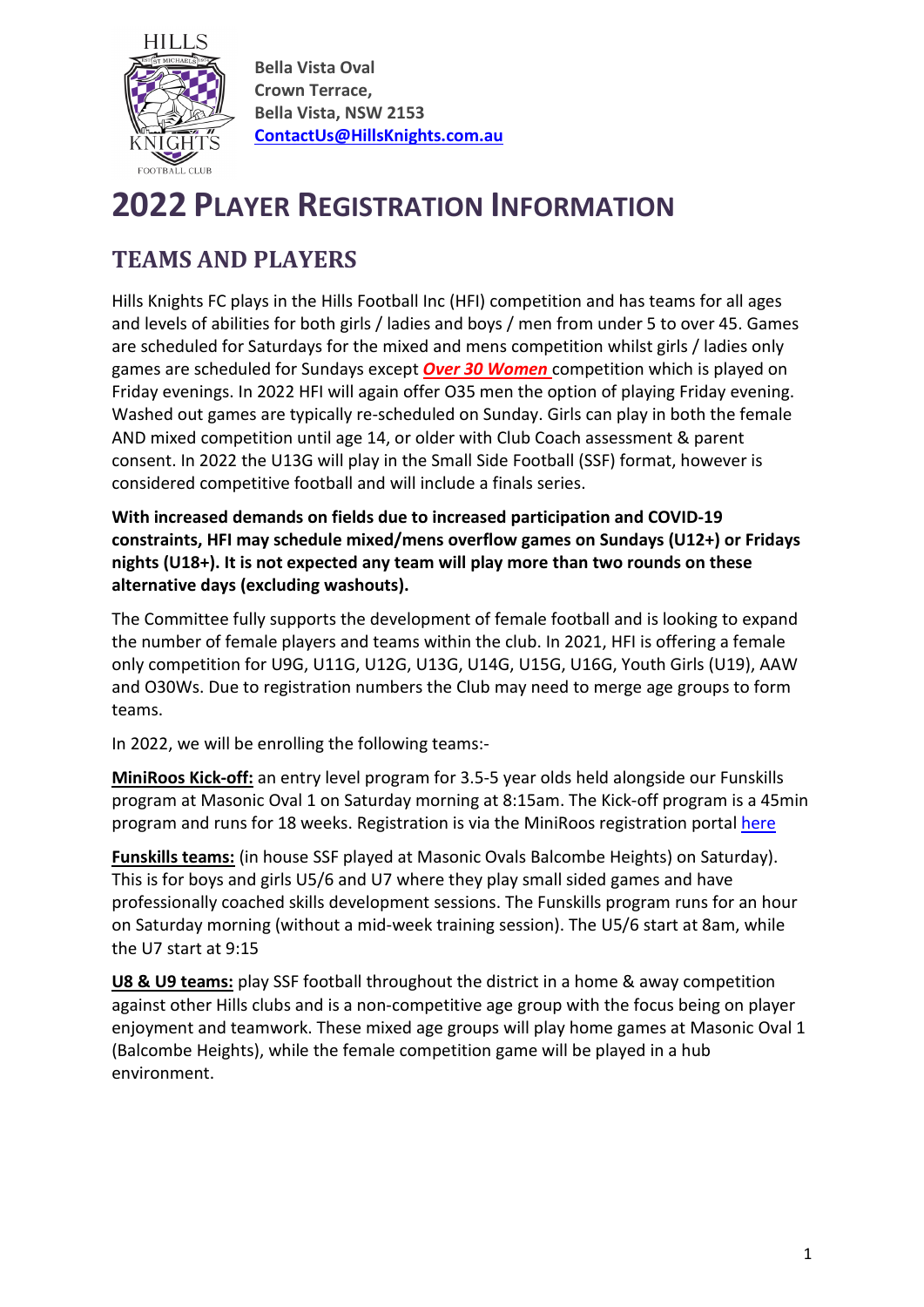**U10 & U11 teams:** play SSF football throughout the district in a home & away competition against other Hills clubs. This age group is non-competitive with the focus being on teamwork while continuing the development of their game skills. Subject to field availability these age groups will play home games at Masonic Oval 2 (Balcombe Heights).

**U12 to O45:** Full Competition teams for mixed, male and female play home & away competition against other Hills clubs.

#### **REGISTRATION DETAILS FOR 2022 SEASON**

Online registrations are open from 3 January via the PlayFootball website as linked [here](https://www.playfootball.com.au/football-finder?st=club&club_name=Hills+Knights+Football+Club+%28Hills+Football%29&clubId=74705#infoModal) and on the club's website. The club will NOT be holding an on-site registration day until February. The best way to ensure your place is to register on-line ASAP. A \$20 early bird discount is available until 31 January.

Please refer to our website www.HillsKnights.com.au or contact our Registrars at [ContactUs@HillsKnights.com.au](mailto:ContactUs@HillsKnights.com.au) for any enquiries.

#### **All RETURNING Junior and Senior players must:-**

- By registering with the club you agree to our Policies and Code of Conduct (http://www.hillsknights.com.au/codes\_of\_conduct), including participating in club volunteer activities such as BBQ, Canteen and ground duties.

- Read, understand and sign or acknowledge you accept the player code of conduct & any other paperwork provided by the club

- All players will need to upload a current head and shoulders photograph during the registration process.

- Due to the impact of COVID-19 on the 2021 season, HFI will be reimbursing 2021 HFI players 25% of the HFI component of their registration fees. Players will be required to submit a claim via **HFI** with the fees to be returned during July/August.

<https://hillsfootball.com.au/hfi-2021-season-refund-process/>

#### **Junior and Senior players NEW to the club must ALSO provide:-**

- Proof of age is to be provided at the commencement of the 2022 season.

- Sports eyeglasses certificate (if glasses are to be worn whilst playing). Note: Eyeglasses must be worn by the player in the digital photo uploaded when registering online.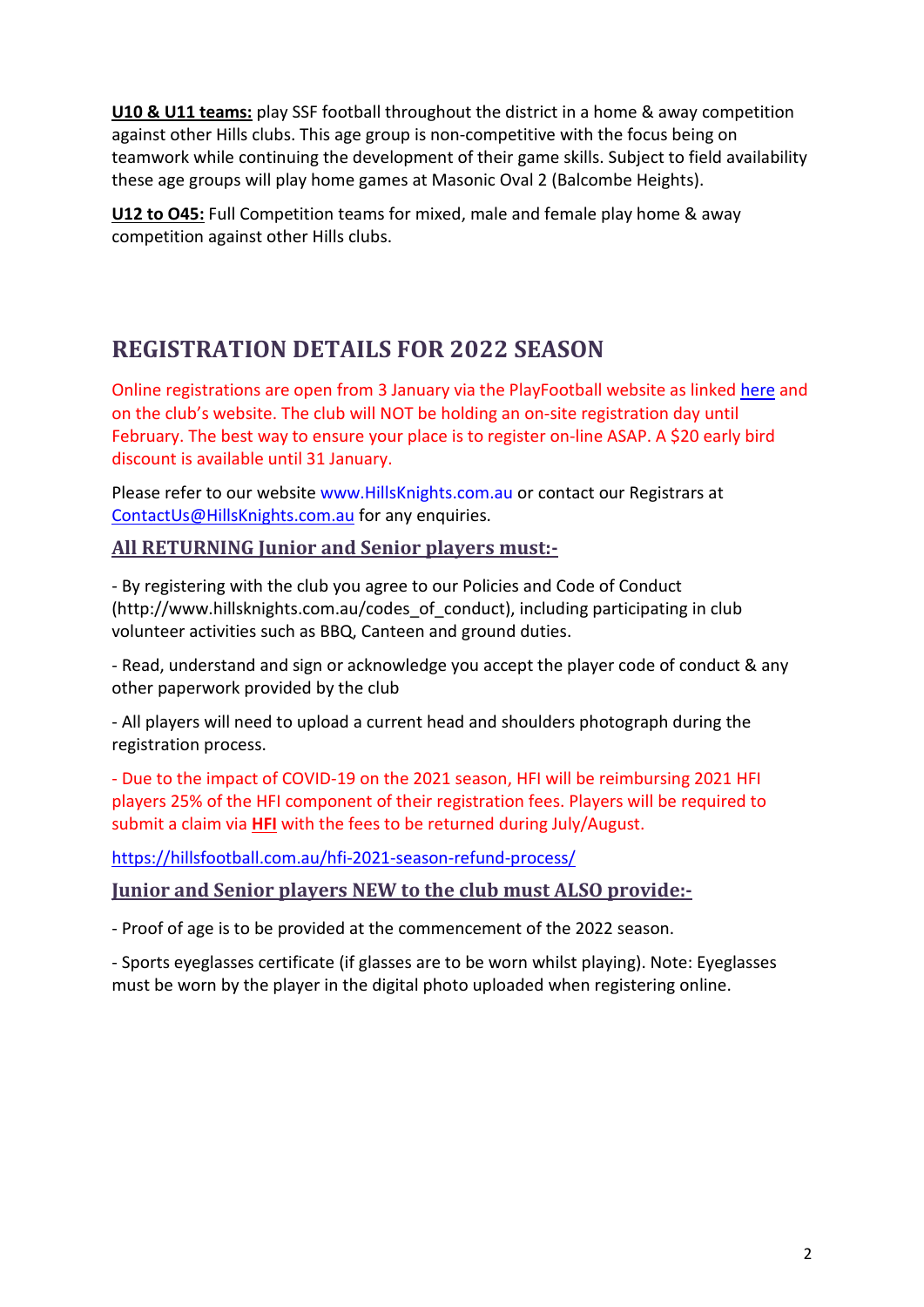| U5, U6 & U7 (Mixed)                      | \$185 |
|------------------------------------------|-------|
| <b>U8 &amp; U9 (Mixed)</b>               | \$205 |
| <b>U10 &amp; U11 (Mixed)</b>             | \$225 |
| U12 to U14 (Mixed)                       | \$245 |
| U15 & U16                                | \$265 |
| U17 to Youth League (U18)                | \$304 |
| <b>Youth League (O18)</b>                | \$389 |
| All Age to O35/45 (Mens & Ladies)        | \$389 |
| All Age (U18)                            | \$325 |
| <b>Female U9 (Sunday Comp)</b>           | \$205 |
| <b>Female U11 (Sunday Comp)</b>          | \$225 |
| Female U12 & U13 (Sunday Comp)           | \$245 |
| <b>Female U15 (Sunday Comp)</b>          | \$265 |
| <b>Female Youth League (Sunday Comp)</b> | \$304 |
| <b>Kickaroos (All Abilities)</b>         | \$60  |

**Fees (indicative):** All figures include GST.

#### Sibling Discounts:

A \$20 discount will apply when a family has 2 or more competition players (U12+) **who reside at the same address registering with the club.** The family discount is applied within playfootball.

Please note that registrations will not be complete without full payment. This is important as only registered players can participate in grading sessions and / or play.

#### **NSW Government Active Kids Rebate**

Full details regarding the NSW Government Active Kids initiative can be found on the NSW Office of Sport website [https://sport.nsw.gov.au/sectordevelopment/activekids.](https://sport.nsw.gov.au/sectordevelopment/activekids)

**Those wishing to claim the AKR on football fees will need to have applied for the voucher prior to commencing your registration.**

**Since this rebate program is active from 1 January, due to the additional administration, the Knights will not manually reimburse the rebate if you fail to claim it during the registration process.**

**NB: Football for All registrants:** The \$100 Active Kids Rebate cannot be redeemed for goods or cash. If the voucher is redeemed for this program, any un-spent balance is forfeited and cannot be applied for other discounts or registration fees.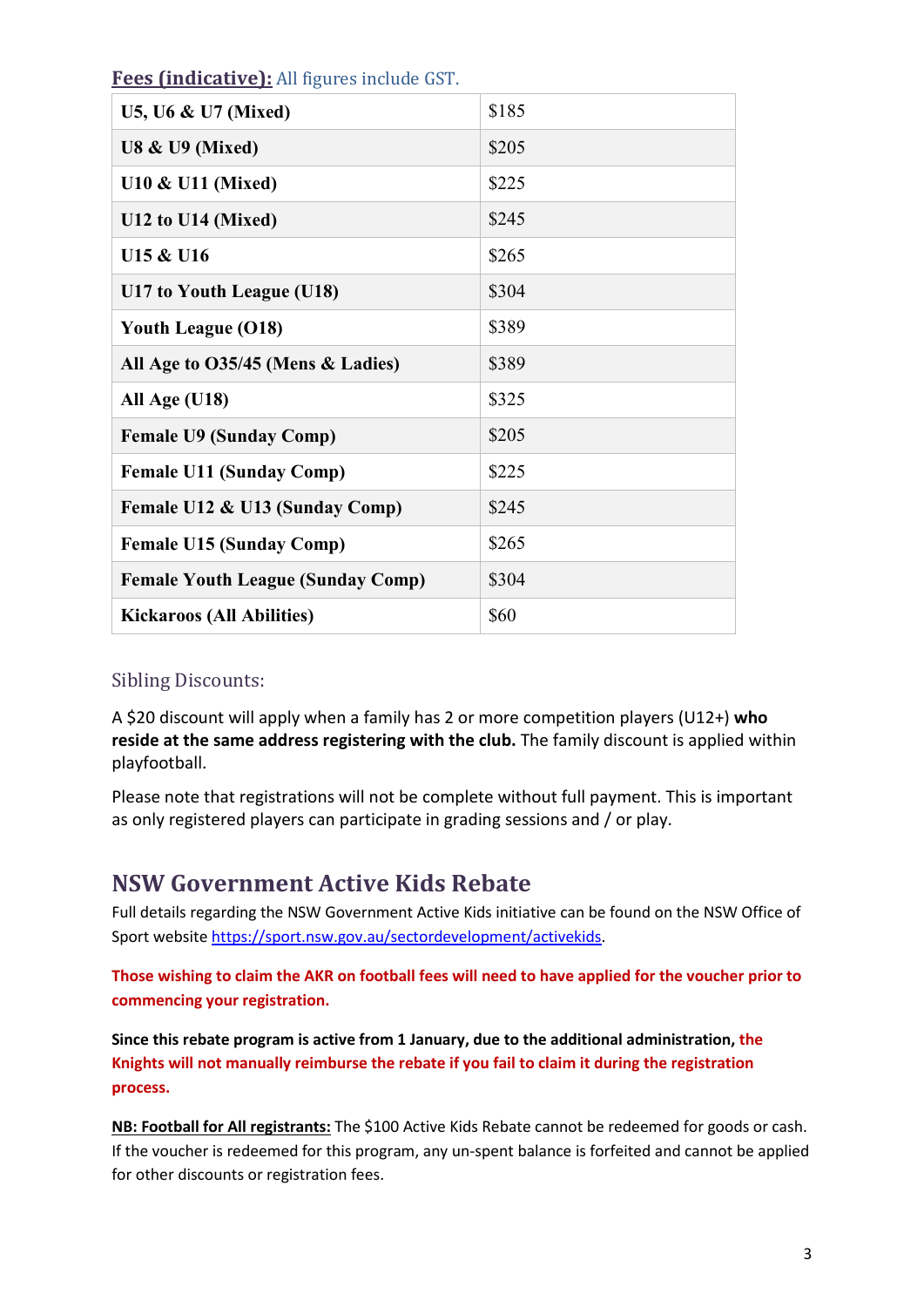# **Registration Refunds**

Refund requests must be made to the Club committee in writing via email to ContactUs@HillsKnights.com.au

Please note:

- Refunds are not made until all registration activities are completed. Regrettably, there will be some delay in mailing out refund cheques but they are generally processed by the end of April.
- Refunds are strictly made in accordance with the club's refund policy as set out below: Refund Amount;
	- o Prior to player grading amount paid less \$25 administration fee
	- o Following grading and prior to HFI team nomination 50% of the registration fee
	- o After HFI team nomination
		- i. 50% of the registration fee if withdrawal does not cause the team to be withdrawn
		- ii. No refund if withdrawal of the player contributes to the team being withdrawn
	- o After authorisation by HFI NO REFUND

### **Privacy Policy**

Hills Knights Football Club handles personal information according to a Privacy Policy that is consistent with the Privacy and Personal Protection Act 1998. Personal information will not be made available to third parties other than as required to allow participation in football or by law.

### **PARENTS/PLAYERS' GAME DAY RESPONSIBILITIES**

Hills Knights FC is a volunteer organisation and cannot function without the support of its players and parents. Each team has certain responsibilities as part of that support.

#### **Junior and Senior Teams:**

- 1) Set up the field before all home games when the team is the first game scheduled.
- 2) Clear the field after all home games when no following game is scheduled.
- 3) Staff the canteen/BBQ or undertake field marking as rostered during the season.
- 4) Perform ground official duties for at least one morning or afternoon shift during the season.

#### **Small Sided Teams**

- 5) SSF team parents must assist to set up and take down their field's portable goalposts at home matches and assist from time to time in canteen duties.
- 6) Funskills team parents must assist to set up their playing equipment when they are the first session and clear the playing equipment when they are the later session of the day, and staff the canteen and BBQ for at least one morning shift during the season.
- 7) Ladies teams are responsible for set up and clearing of their fields and staffing of the canteen for all rostered home games.
- 8) In addition, ALL teams are required to fill five official positions for their team:
	- a) *Coach* Their job is to help develop the skills of the players and teach the players to the best of their ability how to play football. Requires a valid WWC.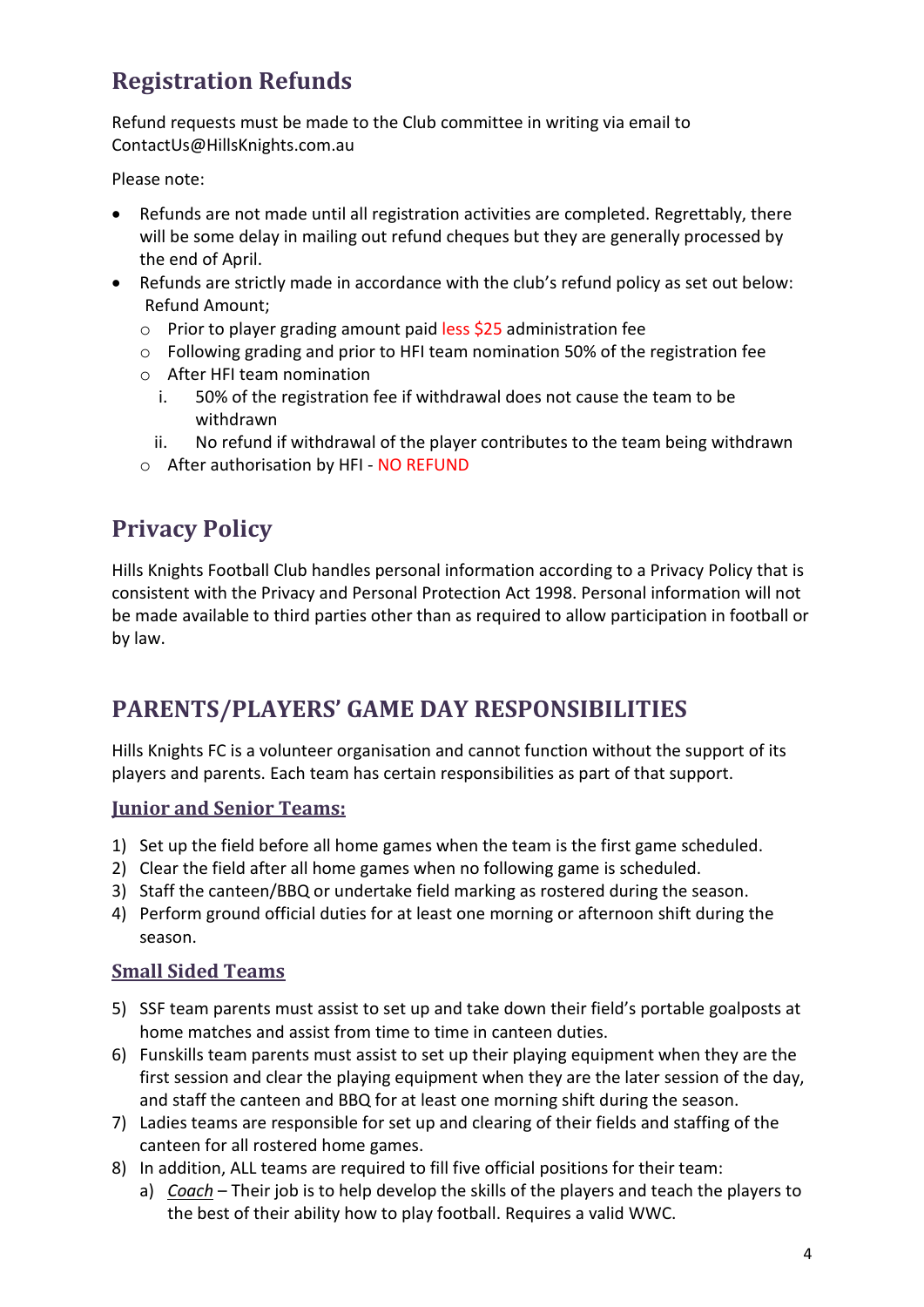- b) *Manager* They are the communication link between the club and the players/parents. In particular, they work closely with the Competition Secretary regarding matches, results etc. Requires a valid WWC
- c) *Ground Official* They are required to maintain order off-field and assist the referee if and when required. The Ground Official has the full support of referees, HKFC & HFI in assisting the referee in controlling the game and spectators. Appropriate instruction will be provided for these people at the beginning of the season.
- d) *Team Official* Every team must supply a Team Official for every game. The Team Official is responsible for their own team's behaviour including that of their spectators.
- e) *Club Referee* Their job is to referee home games when no official referee is available for U8's and up, this should only be a handful of times per season dependent upon the availability of official referees from the Association. A Club Instructional Referee will referee home game SSF matches. All Funskills games are jointly refereed by both teams' coaches.

### **PARENTS/PLAYERS' CODE OF CONDUCT**

All members (players and parents) are bound by the Code of Conduct as agreed to at registration. Copies are available on the website and from the clubhouse. Failure to observe this Code could lead to disciplinary action which, in its most extreme form, could result in dismissal from the Club.

In 2005 the NSW Government and sporting associations began a programme to combat increasing violence in sport (refer to details at http://www.dsr.nsw.gov.au/sportrage/). This will again be a focus in 2021 and both the Club and HFI intend to take a hard line on breaches of conduct, especially where physical and verbal abuse is concerned.

# **CLUB STRIP AND EQUIPMENT**

*Players are provided with a club jersey for the season which MUST be returned to the team manager at the end of the season.*

All players must provide their own **club** shorts, socks and other playing equipment.

**Shinpads/guards are compulsory for all players U5 and older.**

### **PLAYER INSURANCE**

Payment of the player registration fee includes an insurance premium required through HFI & FNSW. All players are covered for limited medical costs when no other insurance exists and, where the player has registered as a NON-STUDENT, limited loss of wages.

Full details of the insurance is provided on the Gow Gates Sport website. http://www.gowgatessport.com.au/football/nsw/

Note that the club collects the insurance premium and forwards it to HFI & in turn to FNSW. The club is not an agent or Insurance Broker and earns no commission for the collection of the premium.

**If you work full or part-time and wish to have your income insured under the policy, you must register as a NON-STUDENT**. There are NO EXCEPTIONS to this and players registered as a STUDENT will not be able to claim loss of income under any circumstances if they are injured.